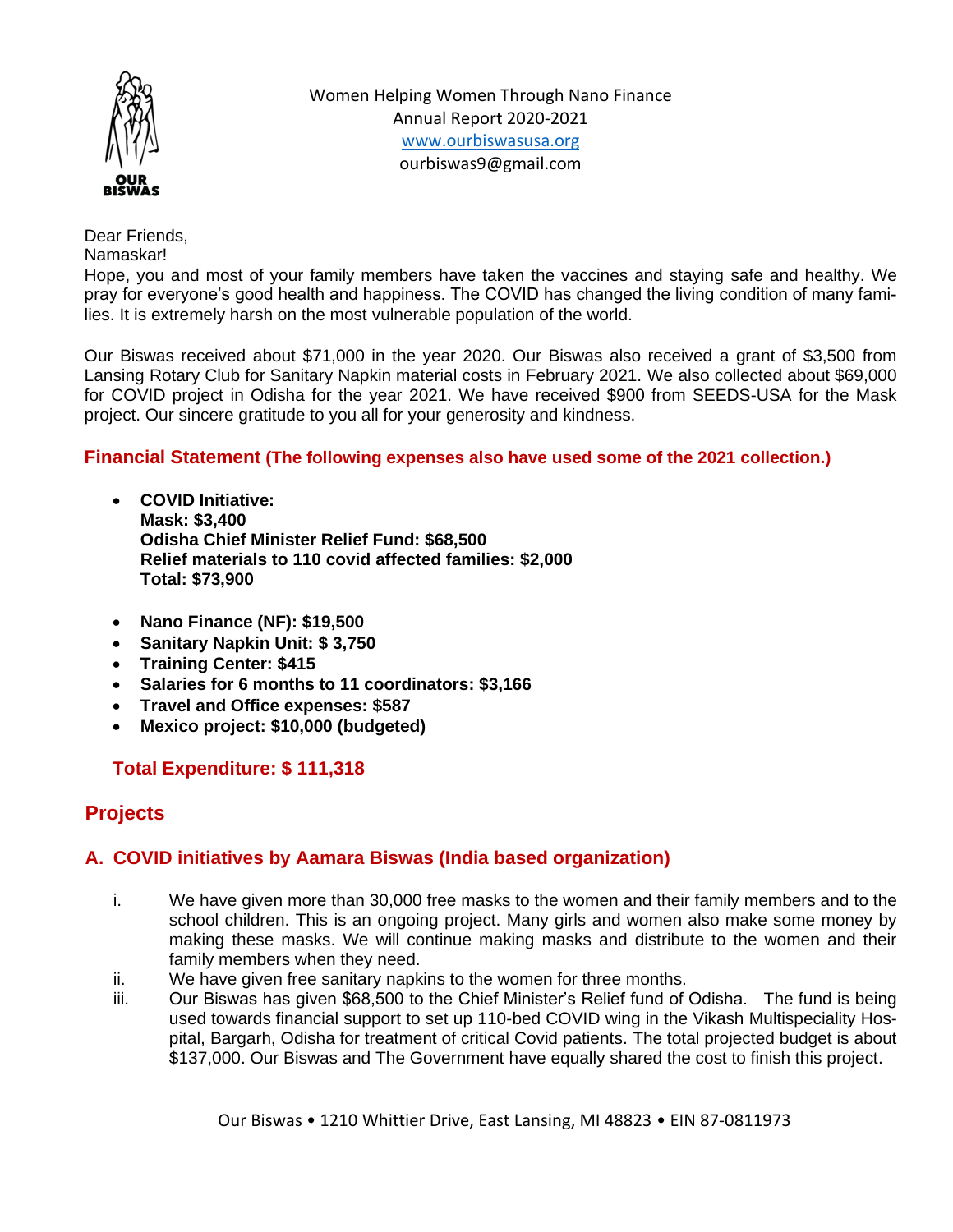

Women Helping Women Through Nano Finance Annual Report 2020-2021 [www.ourbiswasusa.org](http://www.ourbiswasus.org/) ourbiswas9@gmail.com

iv. Our Biswas has supported 110 (covid effected families) of Jagatsingpur district by giving basic groceries, sanitary napkins, and soaps. (\$2000)

### **B. Odisha Projects**

**Nano Finance:** Many women can't return their outstanding loans but they need financial support for their livelihood. Due to COVID, there was no collection or disbursement of loans for months. We have started giving loans. We are planning to give loans to 1400 women for the year 2021.

**Sanitary Napkin units:** Due to constant lock down it was difficult to make napkins. Also, delivering the napkins was a problem. We have managed to make some napkins and distributed to the women free of cost . The unit is running for last few months and we are delivering the pads at nominal price or free.

**Training Center:** The Matiparilo training center of Cuttack district was closed for more than one year. We have just opened the center.

#### **C. Chhattisgarh Project**

We have launched the Nano Finance project in the state of Chhattisgarh, India in February 2020. It was started with giving loans to 65 women. It has expanded and currently close to 300 women have taken loans.

#### **D. NF in US in collaboration with Community Development Finance (CDF)**

The NF program in US was started on August 4, 2020, in collaboration with a California based nonprofit organization as a pilot program for one year. **The following comment is from Dan Leibsohn, the director of CDF.**

"Community Development Finance has been in partnership with Our Biswas for roughly one year. The funds that Our Biswas has provided have made a deep impact on our program and the partnership has become a crucial part of the financial services that we offer to low and very low income people. We have been able to move most of our below-market payday loan borrowers off of these loans to the zero-interest loans. In addition, many of the borrowers have changed their borrowing behavior – they are getting out of debt and taking out new loans at a much later time period if they do need to renew their loans. The zero-interest feature has been of particular importance during the pandemic as people's incomes have been stretched very thin and, in many cases, close to the breaking point. These funds have been used in multiple ways to help people who have been really struggling and the support has been of great help to them. We have started several new programs in the past year and have a number of proposals out for the future – and the Our Biswas funds play a crucial role in our future plans and programs. We are very grateful to Our Biswas for this important assistance and partnership."